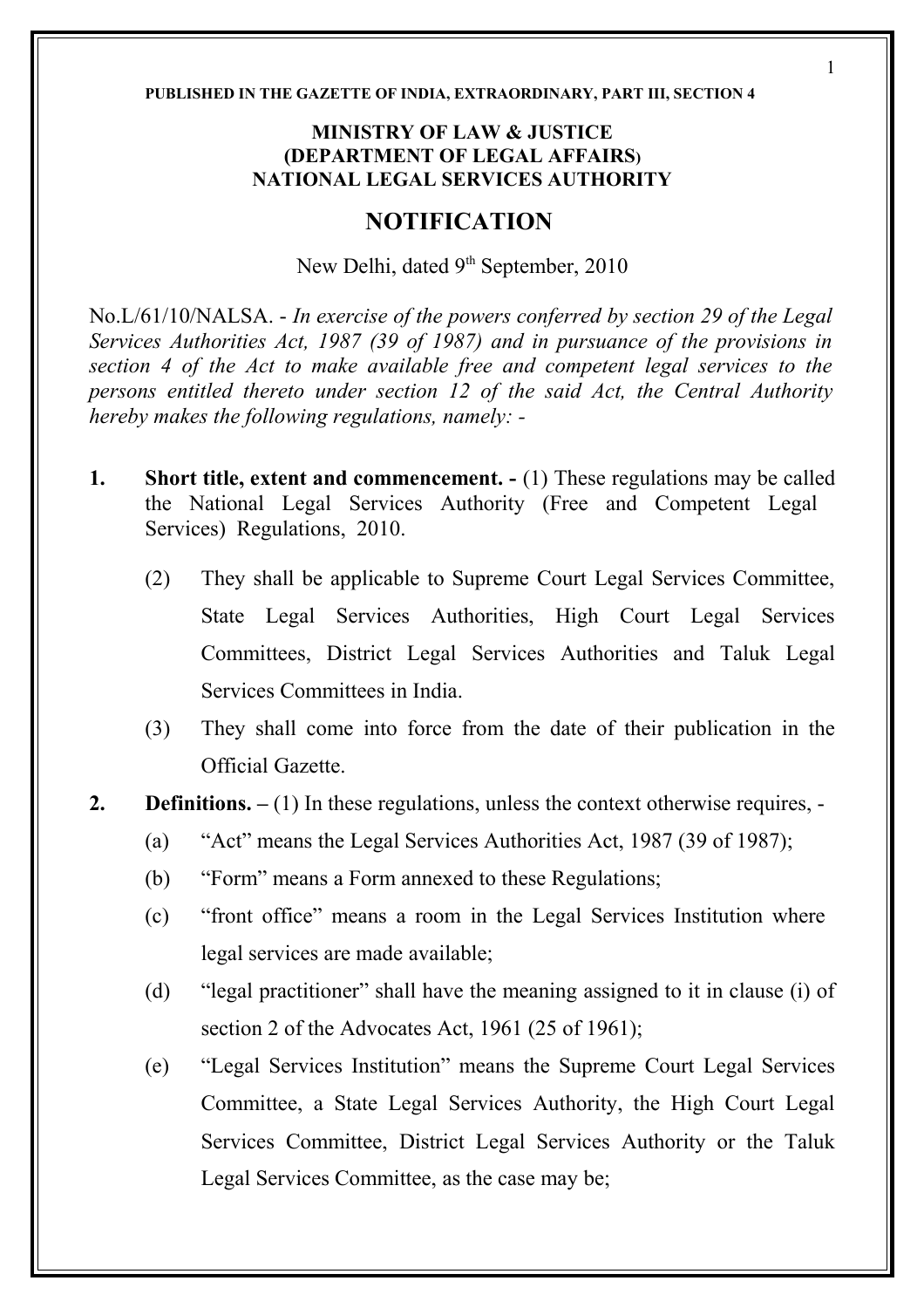- (f) "Para-Legal Volunteer" means a para-legal volunteer trained as such by a Legal Services Institution;
- (g) "Secretary" means the Secretary of the Legal Services Institution;
- (h) "section" means the section of the Act;
- (i) "State regulation" means regulation made by the State Authorities under the Act.
- 2. All other words and expressions used but not defined in these regulations shall have the same meanings assigned to them in the Act.
- **3. Application for legal services.-** (1) An application for legal services may be presented preferably in Form-I in the local language or English.
	- (2) The applicant may furnish a summary of his grievances for which he seeks legal services, in a separate sheet along with the application.
	- (3) An application, though not in Form-I, may also be entertained, if reasonably explains the facts to enable the applicant to seek legal services.
	- (4) If the applicant is illiterate or unable to give the application on his or her own, the Legal Services Institutions may make arrangement for helping the applicant to fill up the application form and to prepare a note of his or her grievances.
	- (5) Oral requests for legal services may also be entertained in the same manner as an application under sub-regulation (1) and (2).
	- (6) An applicant advised by the para-legal volunteers, legal aid clubs, legal aid clinics and voluntary social service institutions shall also be considered for free legal services.
	- (7) Requests received through e-mails and interactive on-line facility also may be considered for free legal services after verification of the identity of the applicant and on ensuring that he or she owns the authorship of the grievances projected.
- **4. Legal Services Institution to have a front office**.- (1) All Legal Services Institutions shall have a front office to be manned by a panel lawyer and one or more para-legal volunteers available during office hours.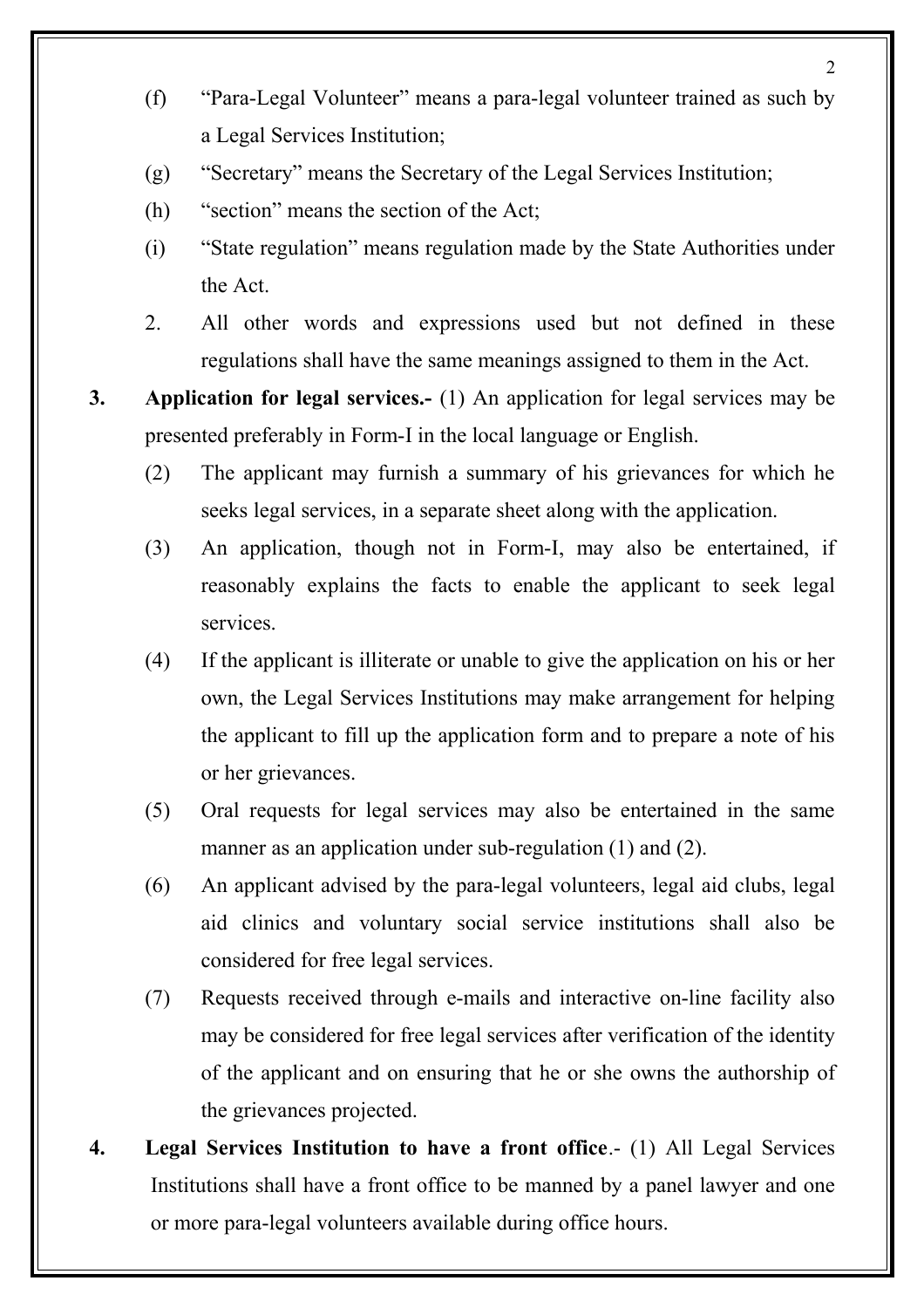- (2) In the case of court based legal services, such lawyer shall after consideration of the application, forward the same to the Committee set up under regulation 7 and for other types of legal services, the panel lawyer in the front office may provide such legal services.
- (3) The panel lawyer in the front office shall render services like drafting notices, sending replies to lawyers' notices and drafting applications, petitions etc.
- (4) The panel lawyer in the front office may obtain secretarial assistance from the staff of the Legal Services Institutions.
- (5) In case of urgent matters, the panel lawyer in the front office may in consultation with the Member-Secretary or Secretary of the Legal Services Institutions provide legal assistance of appropriate nature:

Provided that the Committee set up under regulation 7 may consider and approve the action taken by the panel lawyer in the front office.

- **5. Proof of entitlement of free legal services.** -- (1) An affidavit of the applicant that he falls under the categories of persons entitled to free legal services under section 12 shall ordinarily be sufficient.
- (2) The affidavit may be signed before a Judge, Magistrate, Notary Public, Advocate, Member of Parliament, Member of Legislative Assembly, elected representative of local bodies, Gazetted Officer, teacher of any school or college of Central Government, State Government or local bodies as the case may be.
- (3) The affidavit may be prepared on plain paper and it shall bear the seal of the person attesting it.
- **6. Consequences of false or untrue details furnished by the applicant.** The applicant shall be informed that if free legal services has been obtained by furnishing incorrect or false information or in a fraudulent manner, the legal services shall be stopped forthwith and that the expenses incurred by the Legal Services Institutions shall be recoverable from him or her.

3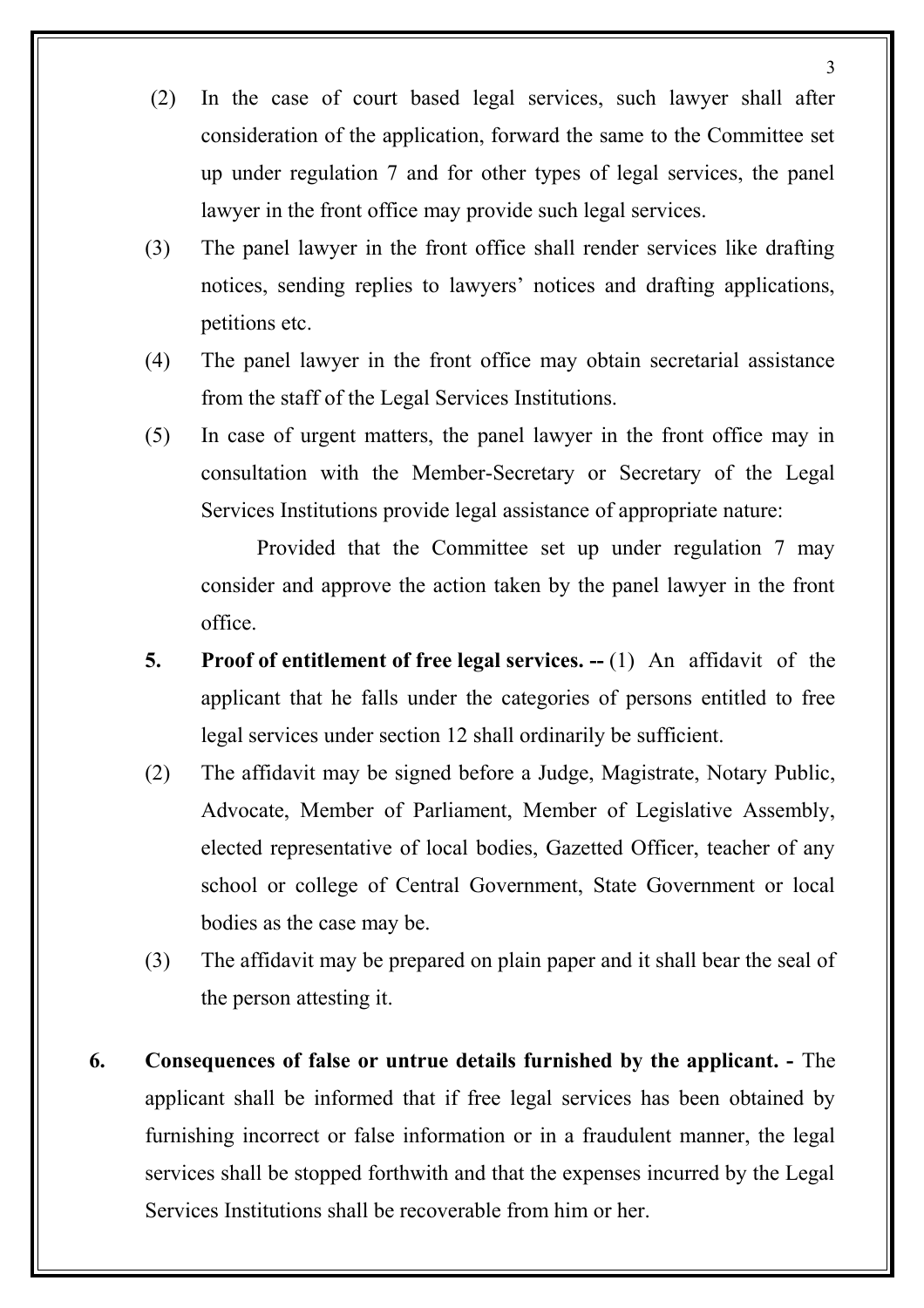- **7. Scrutiny and evaluation of the application for free legal services.** (1) There shall be a Committee to scrutinise and evaluate the application for legal services, to be constituted by the Legal Services Institution at the level of Taluk, District, State and above.
	- (2) The Committee shall be constituted by the Executive Chairman or Chairman of the Legal Services Institution and shall consist of, -
		- (i) the Member Secretary or Secretary of the Legal Services Institution as its Chairman and two members out of whom one may be a Judicial Officer preferably having working experience in the Legal Services Institution and;
		- (ii) a legal professional having at least fifteen years' standing at the Bar or Government pleader or Assistant Government Pleader or Public Prosecutor or Assistant Public Prosecutor, as the case may be.
	- (3) The tenure of the members of the Committee shall ordinarily be two years which may be further extended for a maximum period of one year and the Member Secretary or Secretary of the Legal Services Institution shall, however, continue as the ex-officio Chairman of the Committee.
	- (4) The Committee shall scrutinise and evaluate the application and decide whether the applicant is entitled to the legal services or not within a period of eight weeks from the date of receipt of the application.
	- (5) If the applicant is not covered under the categories mentioned in section 12, he or she shall be advised to seek assistance from any other body or person rendering free legal services either voluntarily or under any other scheme.
	- (6) The Legal Services Institution shall maintain a list of such agencies, institutions or persons who have expressed willingness to render free legal services.
	- (7) Any person aggrieved by the decision or order of the Committee, he or she may prefer appeal to the Executive Chairman or Chairman of the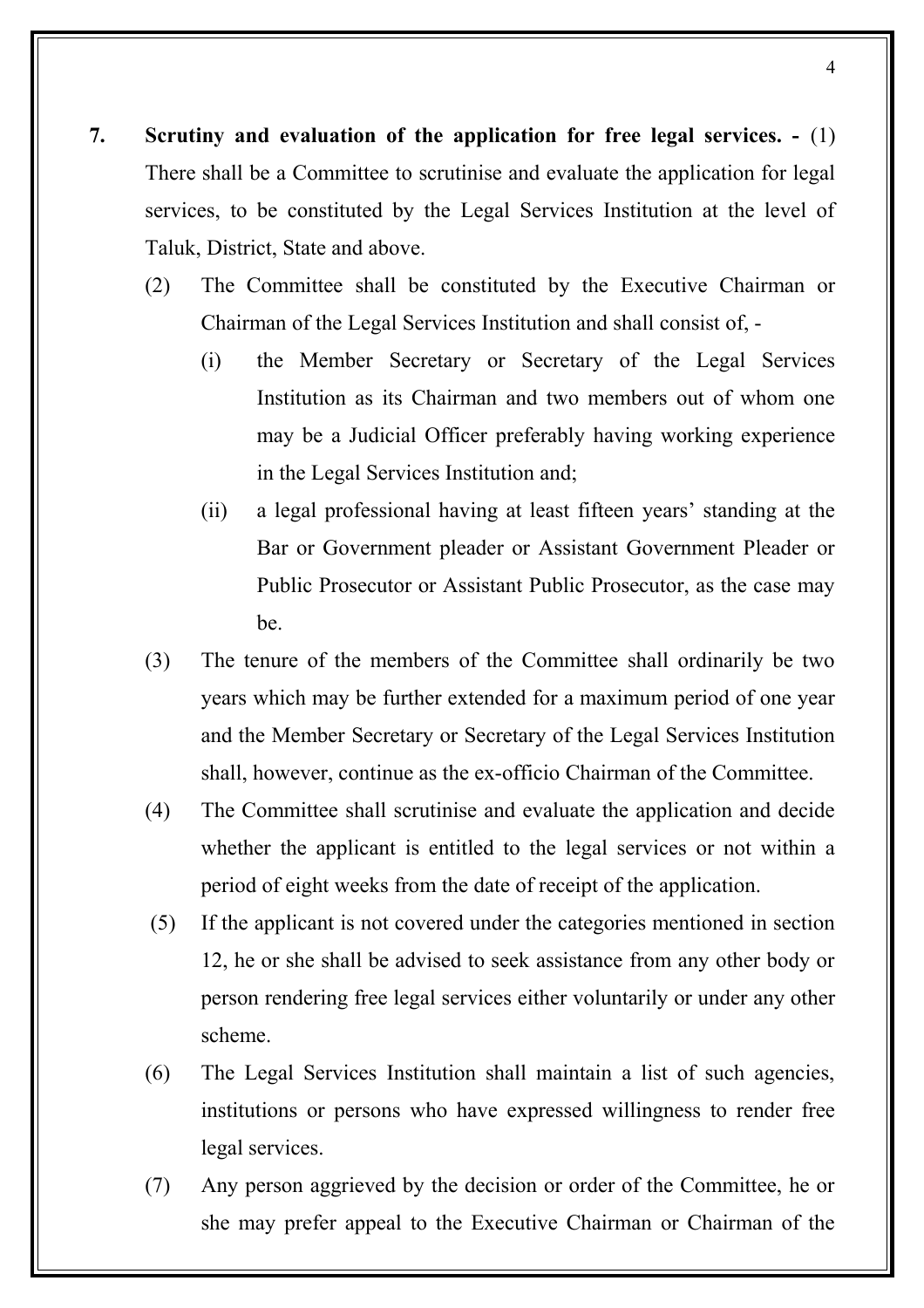Legal Services Institution and the decision or order in appeal shall be final.

- **8. Selection of legal practitioners as panel lawyers.** (1) Every Legal Services Institution shall invite applications from legal practitioners for their empanelment as panel lawyers and such applications shall be accompanied with proof of the professional experience with special reference to the type of cases which the applicant-legal practitioners may prefer to be entrusted with.
	- (2) The applications received under sub-regulation (1) shall be scrutinised and selection of the panel lawyers shall be made by the Executive Chairman or Chairman of the Legal Services Institution in consultation with the Attorney-General (for the Supreme Court), Advocate-General (for the High Court), District Attorney or Government Pleader (for the District and Taluk level) and the respective Presidents of the Bar Associations as the case may be.
	- (3) No legal practitioner having less than three years' experience at the Bar shall ordinarily be empanelled.
	- (4) While preparing the panel of lawyers the competence, integrity, suitability and experience of such lawyers shall be taken into account.
	- (5) The Executive Chairman or Chairman of the Legal Services Institution may maintain separate panels for dealing with different types of cases like, Civil, Criminal, Constitutional Law, Environmental Law, Labour Laws, Matrimonial disputes etc.
	- (6) The Chairman of the Legal Services Institution may, in consultation with the Executive Chairman of the State Legal Services Authority or National Legal Services Authority as the case may be prepare a list of legal practitioners from among the panel lawyers to be designated as Retainers.
	- (7) The Retainer lawyers shall be selected for a period fixed by the Executive Chairman on rotation basis or by any other method specified by the Executive Chairman.
	- (8) The strength of Retainer lawyers shall not exceed, -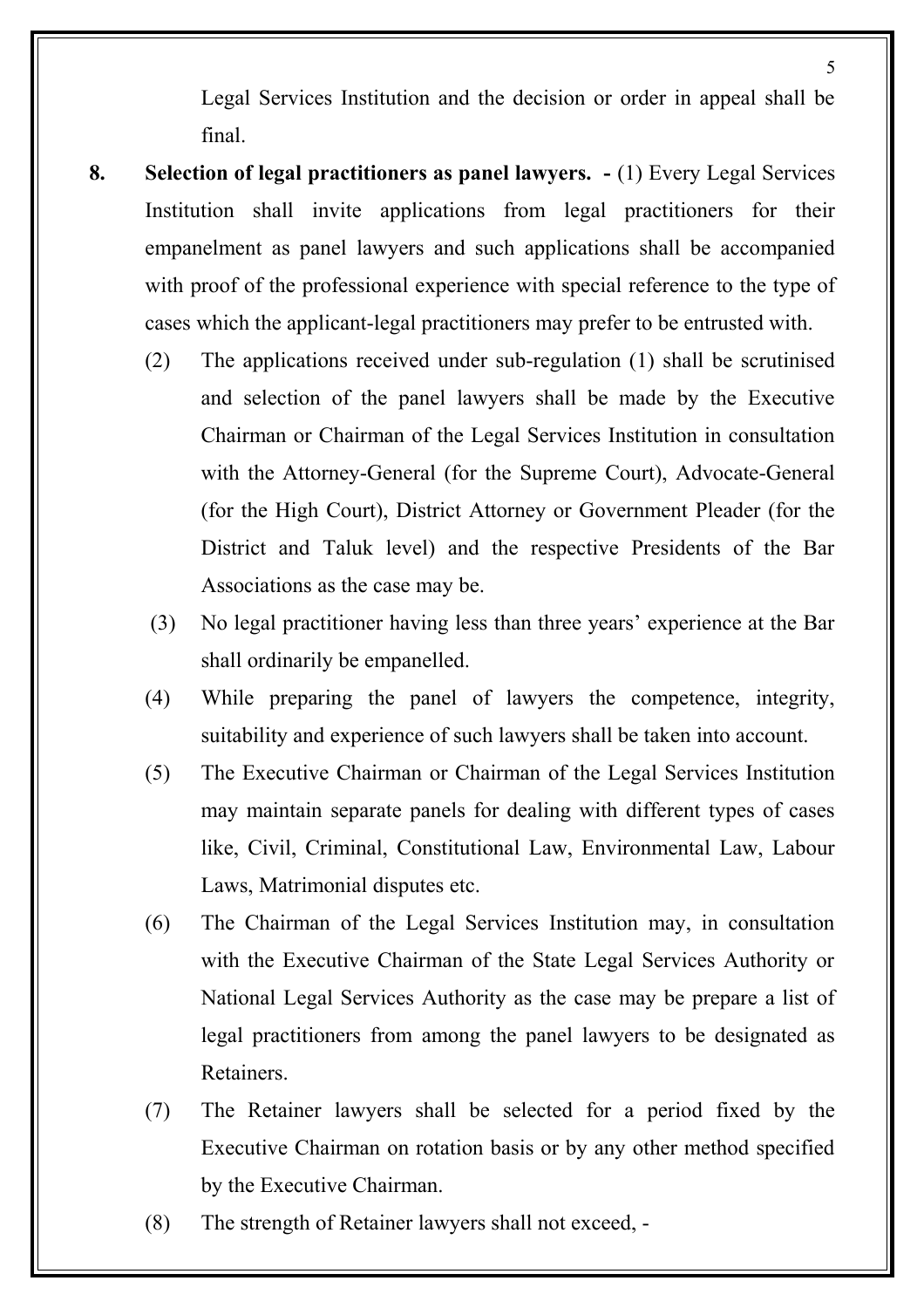- 6
- (a) 20 in the Supreme Court Legal Services Committee;
- (b) 15 in the High Court Legal Services Committee;
- (c) 10 in the District Legal Authority;
- (d) 5 in the Taluk Legal Services Committee.
- (9) The honorarium payable to Retainer lawyer shall be,
	- (a) Rs.10,000 per month in the case of Supreme Court Legal Services Committee;
	- (b) Rs.7,500 per month in the case of High Court Legal Services Committee;
	- (c) Rs.5,000 per month in the case of District Legal Services Authority;
	- (d) Rs.3,000 per month in the case of the Taluk Legal Services Committee:

Provided that the honorarium specified in this subregulation is in addition to the honorarium or fee payable by the Legal Services Institution for each case entrusted to the Retainer lawyer.

- (10) The panel lawyers designated as Retainers shall devote their time exclusively for legal aid work and shall be always available to deal with legal aid cases and to man the front office or consultation office in the respective Legal Services Institution.
- (11) The panel prepared under sub-regulation (2) shall be re-constituted after a period of three years but the cases already entrusted to any panel lawyer shall not be withdrawn from him due to re-constitution of the panel.
- (12) The Legal Services Institution shall be at liberty for withdrawing any case from a Retainer during any stage of the proceedings.
- (13) If a panel lawyer is desirous of withdrawing from a case he shall state the reasons thereof to the Member-Secretary or the Secretary and the latter may permit the panel lawyer to do so.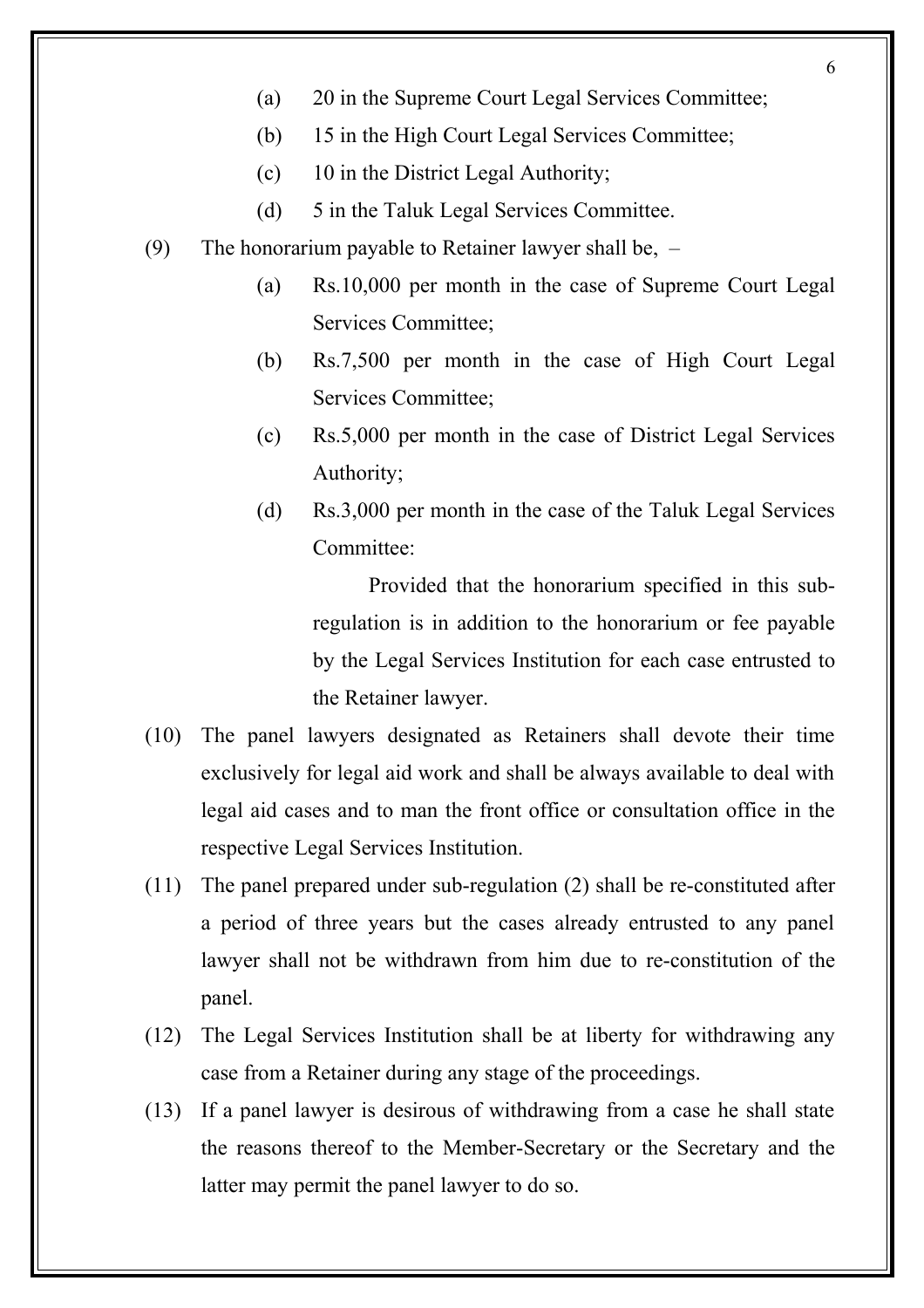- (14) The panel lawyer shall not ask for or receive any fee, remuneration or any valuable consideration in any manner, from the person to whom he had rendered legal services under these regulations.
- (15) If the panel lawyer engaged is not performing satisfactorily or has acted contrary to the object and spirit of the Act and these regulations, the Legal Services Institution shall take appropriate steps including withdrawal of the case from such lawyer and his removal from the panel.
- **9. Legal services by way of legal advice, consultation, drafting and conveyancing. -** (1) The Executive Chairman or Chairman of the Legal Services Institution shall maintain a separate panel of senior lawyers, law firms, retired judicial officers, mediators, conciliators and law professors in the law universities or law colleges for providing legal advice and other legal services like drafting and conveyancing.

(2) The services of the legal aid clinics in the rural areas and in the law colleges and law universities shall also be made use of.

- **10. Monitoring Committee.** (1) Every Legal Services Institution shall set up a Monitoring Committee for close monitoring of the court based legal services rendered and the progress of the cases in legal aided matters.
	- (2) The Monitoring Committee at the level of the Supreme Court or the High Court, as the case may be, shall consist of, -
		- (i) the Chairman of the Supreme Court Legal Services Committee or Chairman of the High Court Legal Services Committee;
		- (ii) the Member-Secretary or Secretary of the Legal Services Institution;
		- (iii) a Senior Advocate to be nominated by the Patron-in-Chief of the Legal Services Institution.
	- (3) The Monitoring Committee for the District or Taluk Legal Services Institution shall be constituted by the Executive Chairman of the State Legal Services Authority and shall consist of, -

7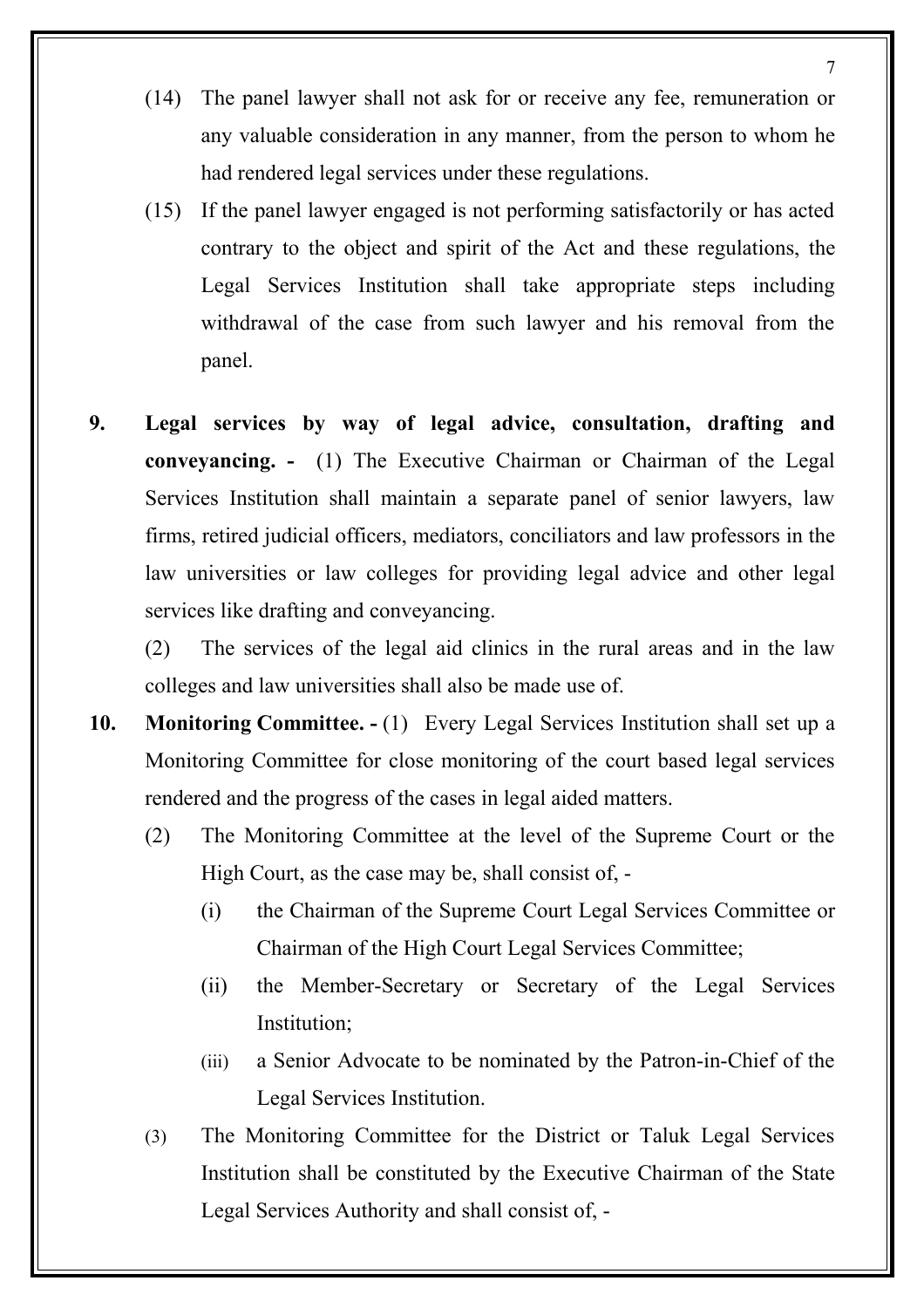- (i) the senior-most member of the Higher Judicial Services posted in the district concerned, as its Chairman;
- (ii) the Member-Secretary or Secretary of the Legal Services Institution;
- (iii) a legal practitioner having more than fifteen years' experience at the local Bar-to be nominated in consultation with the President of the local Bar Association:

Provided that if the Executive Chairman is satisfied that there is no person of any of the categories mentioned in this sub-regulation, he may constitute the Monitoring Committee with such other persons as he may deem proper.

- **11. Functions of the Monitoring Committee.** (1) Whenever legal services are provided to an applicant, the Member-Secretary or Secretary shall send the details in Form-II to the Monitoring Committee at the earliest.
	- (2) The Legal Services Institution shall provide adequate staff and infrastructure to the Monitoring Committee for maintaining the records of the day-to-day progress of the legal aided cases.
	- (3) The Legal Services Institution may request the Presiding Officer of the court to have access to the registers maintained by the court for ascertaining the progress of the cases.
	- (4) The Monitoring Committee shall maintain a register for legal aided cases for recording the day-to-day postings, progress of the case and the end result (success or failure) in respect of cases for which legal aid is allowed and the said register shall be scrutinised by the Chairman of the Committee every month.
	- (5) The Monitoring Committee shall keep a watch of the day-to-day proceedings of the court by calling for reports from the panel lawyers, within such time as may be determined by the Committee.
	- (6) If the progress of the case is not satisfactory, the Committee may advise the Legal Services Institution to take appropriate steps.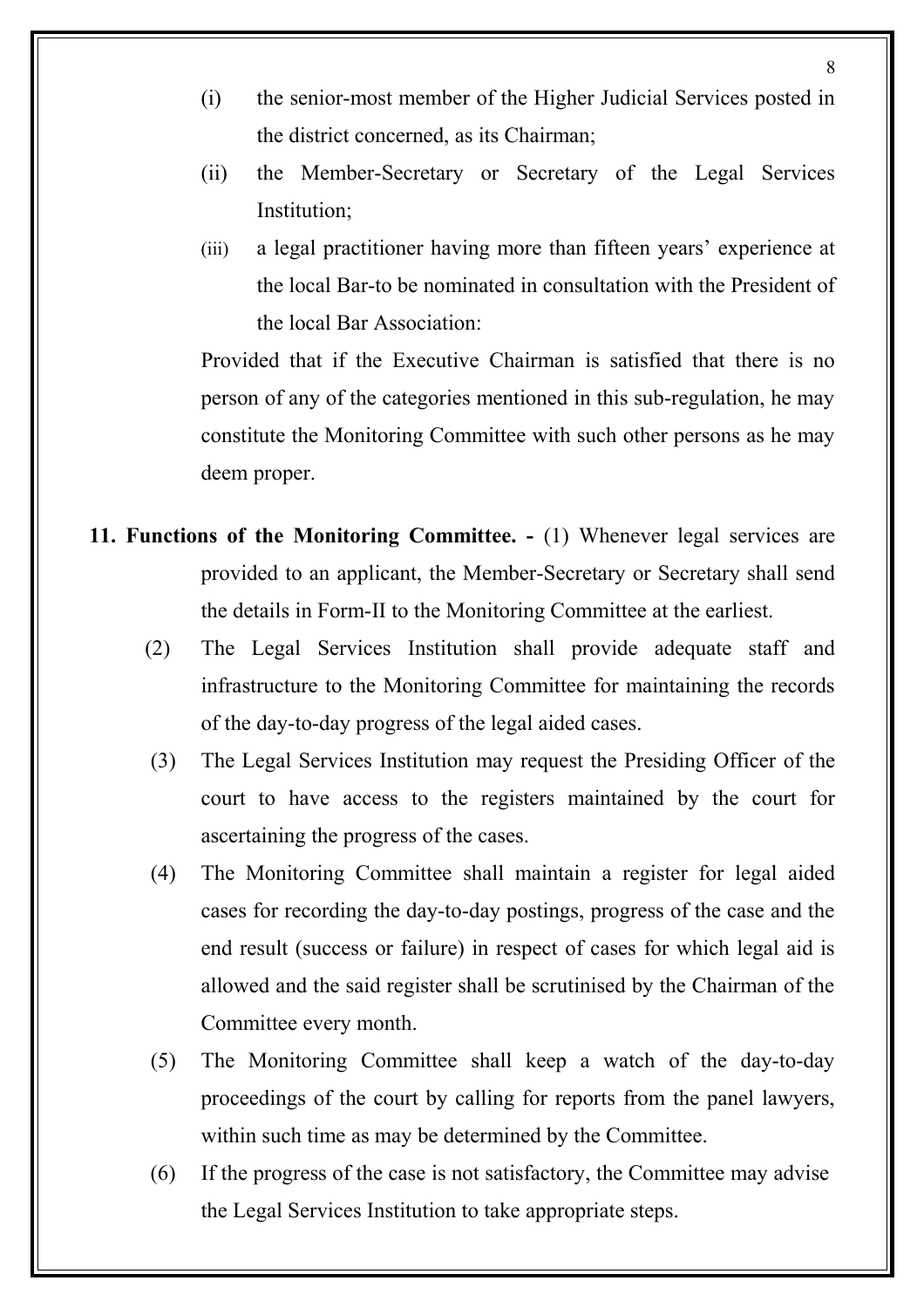- **12. Monitoring Committee to submit bi-monthly reports.** (1) The Monitoring Committee shall submit bi-monthly reports containing its independent assessment on the progress of each and every legal aid case and the performance of the panel lawyer or Retainer lawyer, to the Executive Chairman or Chairman of the Legal Services Institution.
	- (2) After evaluating the reports by the Committee, the Executive Chairman or Chairman of the Legal Services Institution shall decide the course of action to be taken in each case.
	- (3) It shall be the duty of the Member-Secretary or Secretary of the Legal Services Institution to place the reports of the Monitoring Committee before the Executive Chairman or Chairman of the Legal Services Institution and to obtain orders.
- **13. Financial assistance**.  $(1)$  If a case for which legal aid has been granted requires additional expenditure like payment of court fee, the fee payable to the court appointed commissions, for summoning witnesses or documents, expenses for obtaining certified copies etc., the Legal Services Institution may take urgent steps for disbursement of the requisite amount on the advice of the panel lawyer or Monitoring Committee.
	- (2) In the case of appeal or revision the Legal Services Institution may bear the expenses for obtaining certified copies of the judgment and case records.
- **14. Payment of fee to the panel lawyers.** (1) Panel lawyers shall be paid fee in accordance with the Schedule of fee, as approved under the State regulations.
	- (2) The State Legal Services Authority and other Legal Services Institution shall effect periodic revision of the honorarium to be paid to panel lawyers for the different types of services rendered by them in legal aid cases.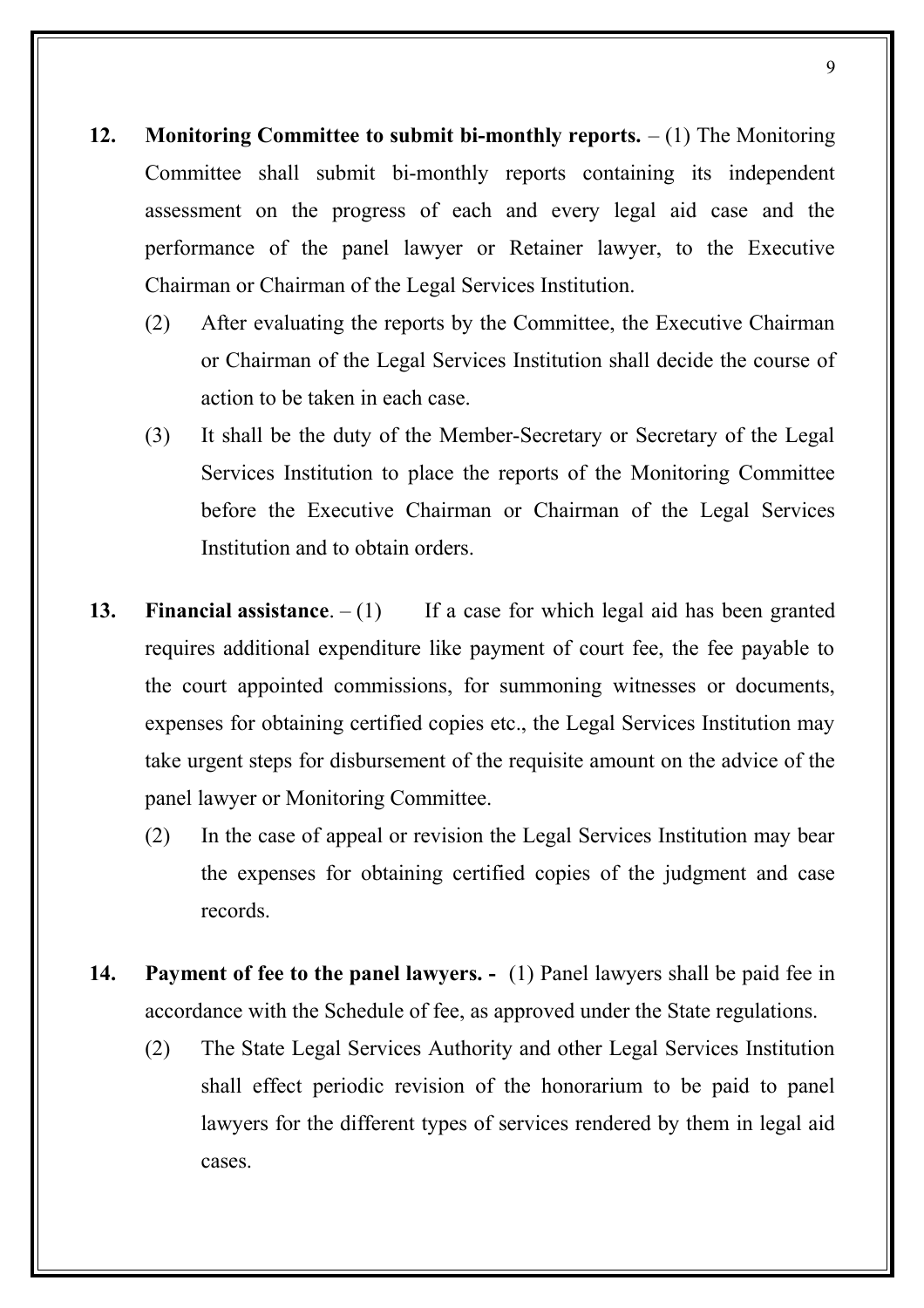- (3) As soon as the report of completion of the proceedings is received from the panel lawyer, the Legal Services Institution shall, without any delay, pay the fees and expenses payable to panel lawyer.
- **15. Special engagement of senior advocates in appropriate cases.** (1) If the Monitoring Committee or Executive Chairman or Chairman of the Legal Services Institution is of the opinion that services of senior advocate, though not included in the approved panel of lawyers, has to be provided in any particular case the Legal Services Institution may engage such senior advocate.
	- (2) Notwithstanding anything contained in the State regulations, the Executive Chairman or Chairmen of the Legal Services Institution may decide the honorarium for such senior advocate:

Provided that special engagement of senior advocates shall be only in cases of great public importance and for defending cases of very serious nature, affecting the life and liberty of the applicant.

- **16. Evaluation of the legal aid cases by the National Legal Services Authority and State Legal Services Authorities.** – (1) The Supreme Court Legal Services Committee shall send copies of the bi-monthly reports of the Monitoring Committee of the Supreme Court Legal Services Committee to the Central Authority.
	- (2) The High Court Legal Services Committees, the State Legal Services Authorities shall submit copies of the bi-monthly reports of their Monitoring Committees to their Patron-in-Chief.
	- (3) The District Legal Services Authorities and Taluk Legal Services Committees shall submit copies of the bi-monthly reports of their Monitoring Committees to the Executive Chairman of the State Legal Services Authority.
	- (4) The State Legal Services Authorities shall also send consolidated halfyearly reports of the Monitoring Committees, indicating the success or failure of each of the legal aided cases, to the Central Authority.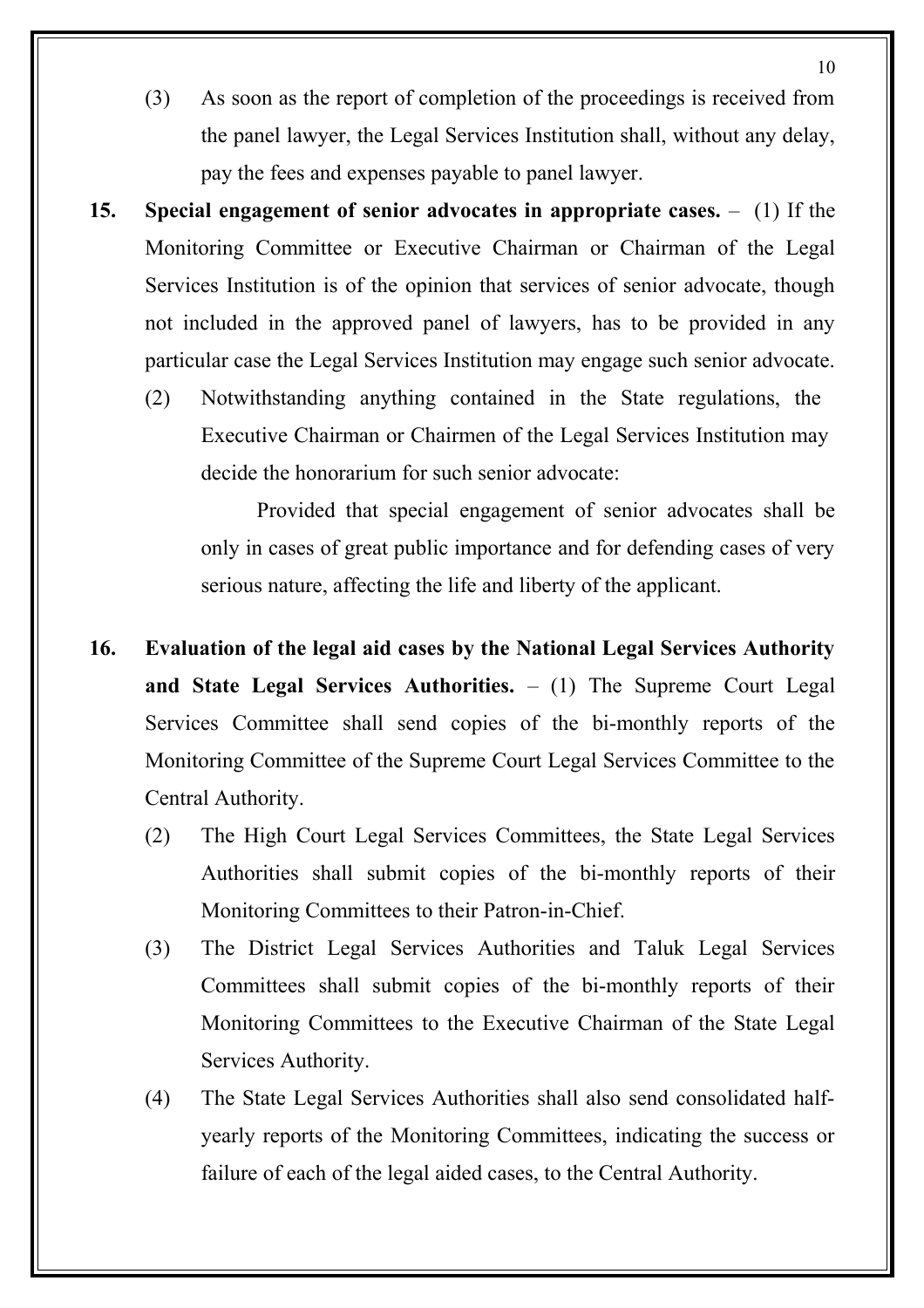(5) In appropriate cases, the Executive Chairman of the National Legal Services Authority may nominate and authorise the members of its Central Authority to supervise, monitor or advise the Legal Services Institution for effective and successful implementation of these regulations.

**\*\*\*\*\*\*\*\*\*\*\*\*\*\*\*\*\*\*\*\*\*\*\*\*\*\*\***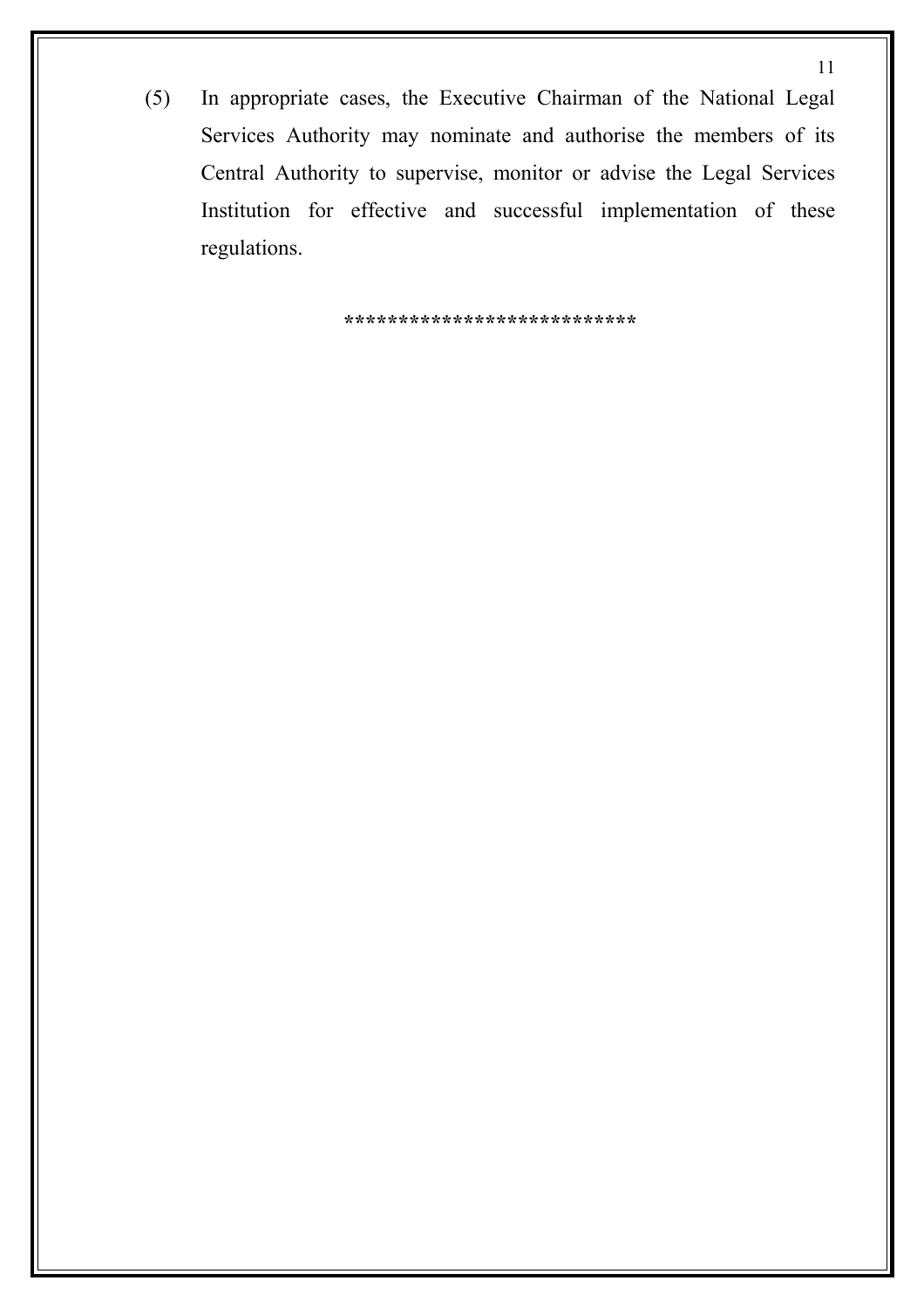# **Form -I National Legal Services Authority (Free and Competent Legal Services) Regulations, -2010**

*(see regulation-3)*

#### **The Form of Application for Legal Services**

(this may be prepared in the regional language)

| Registration No.                                                                                      |  |
|-------------------------------------------------------------------------------------------------------|--|
| 1. Name                                                                                               |  |
| 2. Permanent Address                                                                                  |  |
| 3. Contact Address with phone no. if any,<br>e-mail ID, if any.                                       |  |
| 4. Whether the applicant belongs to the category<br>of persons mentioned in section -12 of the Act    |  |
| 5. Monthly income of the applicant                                                                    |  |
| 6. Whether affidavit/proof has been produced<br>in support of income/eligibility $u/s$ 12 of the Act: |  |
| 7. Nature of legal aid or advise required                                                             |  |
| 8. A brief statement of the case, if court based<br>legal services is required.                       |  |

**Place: Date:** 

# **Signature of the applicant**